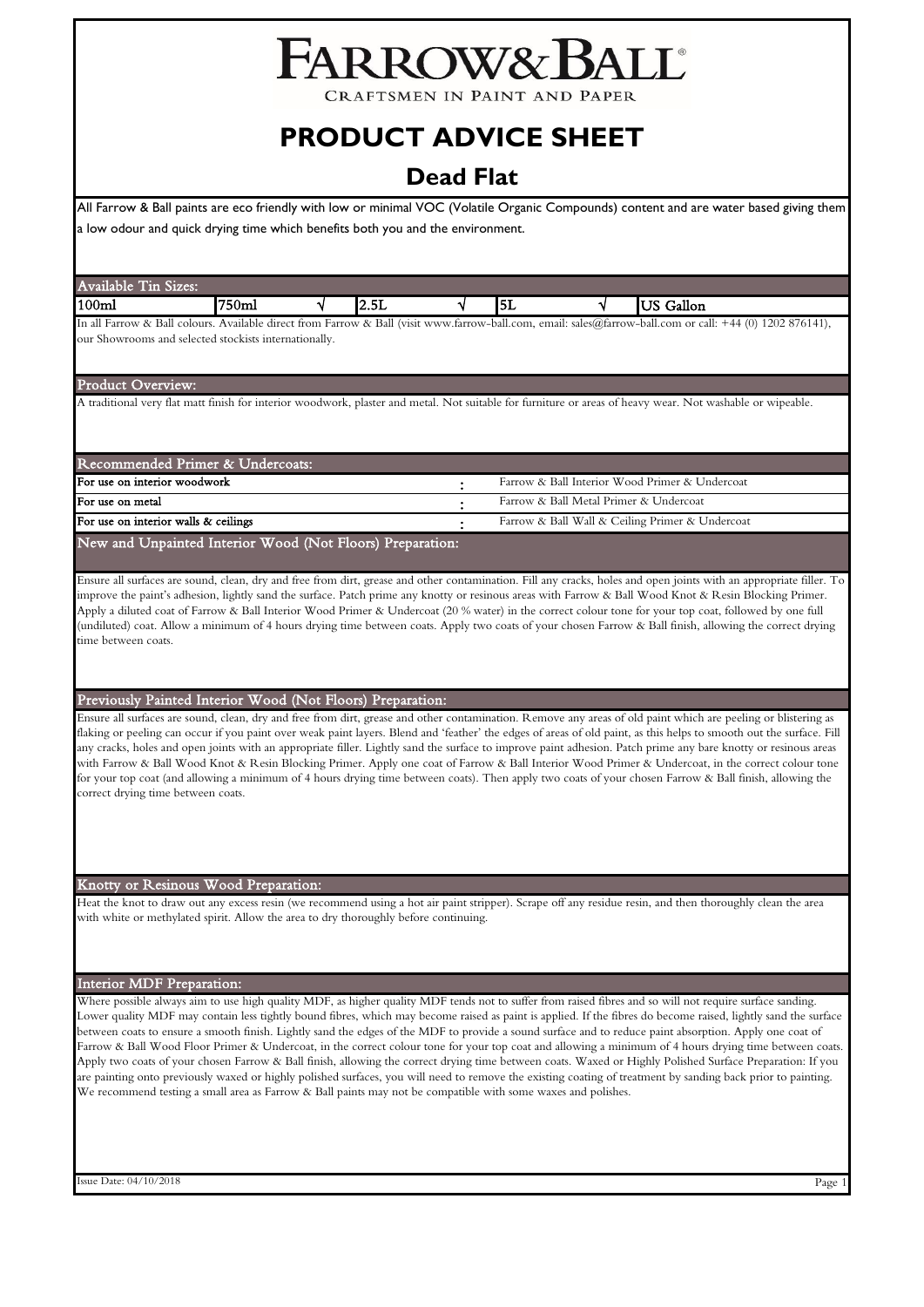# Waxed or Highly Polished Surface Preparation:

If you are painting onto previously waxed or highly polished surfaces, you will need to remove the existing coating of treatment by sanding back prior to painting. We recommend testing a small area as Farrow & Ball paints may not be compatible with some waxes and polishes.

# Ferrous Metal Preparation:

Thoroughly clean and degrease new and previously painted metal surfaces. Remove any weak paint and rust back to bare metal. Apply two coats of Farrow & Ball Metal Primer & Undercoat, in the correct colour tone for your top coat, and allow a minimum of 4 hours drying time between coats. Apply two coats of your chosen Farrow & Ball finish, allowing the correct drying time between coats. Cast Iron: We recommend that a specialist primer is applied to Cast Iron surfaces prior to painting as water-based primers may lead to flash rusting.

#### Non-Ferrous Metal Preparation:

Thoroughly clean and degrease new and previously painted metal surfaces. Remove any weak paint and lightly sand surface to improve adhesion of your primer & undercoat. Apply two coats of Farrow & Ball Metal Primer & Undercoat, in the correct colour tone for your top coat, and allow a minimum of 4 hours drying time. Apply two coats of your chosen Farrow & Ball finish, allowing the correct drying time between coats.

# Galvanised Metal Preparation:

Treat all surfaces with an Etch Primer or Mordant Solution, ensuring any excess product is removed before you begin painting. Apply two coats of Farrow & Ball Metal Primer & Undercoat, in the correct colour tone for your top coat, and allow a minimum of 4 hours drying time. Apply two coats of your chosen Farrow & Ball finish, allowing the correct drying time between coats.

# Radiator Preparation:

This product is suitable for painting conventional hot water filled radiators where the surface temperature does not exceed 60° C. We do not recommend using this product to paint steam filled radiators which operate at a much higher temperature. Ensure the radiator is turned off and has cooled before you begin painting it. Thoroughly clean and degrease new or previously painted radiator surfaces. Remove any weak paint and rust back to the original surface. Apply two coats of Farrow & Ball Metal Primer & Undercoat, in the correct colour tone for your top coat and allowing a minimum of 4 hours drying time between coats. Apply two coats of your chosen Farrow & Ball finish, allowing the correct drying time between coats. Cast Iron Radiators: We recommend that a specialist primer is applied to Cast Iron surfaces prior to painting as water-based primers may lead to flash rusting.

# New or Unpainted Plaster (Modern Construction) Preparation:

If your plaster is new non powdery and sound you can simply apply a diluted coat of Farrow & Ball Wall & Ceiling Primer & Undercoat, in the correct colour tone for your top coat (see dilution details below) before applying two full coats of your chosen colour. If your plaster surface is powdery, flaky or unstable, apply one coat of Farrow & Ball Masonry & Plaster Stabilising Primer to bond the plaster and seal the surface, followed by one coat of Farrow & Ball Wall & Ceiling Primer & Undercoat. Please note: British Standard 6150:2006 recommends a typical drying time for new plaster of 7 days for every 5mm thickness.

#### Suggested maximum dilution rates:

Bare dry skim plaster/dry lined walls = up to 20% water. Bare dry plaster board = up to 15% water. Patch filled plaster = up to 20% water. NB: The dilution rate will depend on the porosity of the surface. We recommend you test the level of dilution on a patch to determine the level of dilution required. If you do not want to apply a primer and undercoat, as an alternative, you can dilute the top coat (of your chosen colour) with approximately 10% water and apply as a "mist" coat. Please note: When porous plasters are not sufficiently prepared, difficulties in application, variation in sheen or uneven colour may occur.

Simulation of the Date: 04/10/2018 Page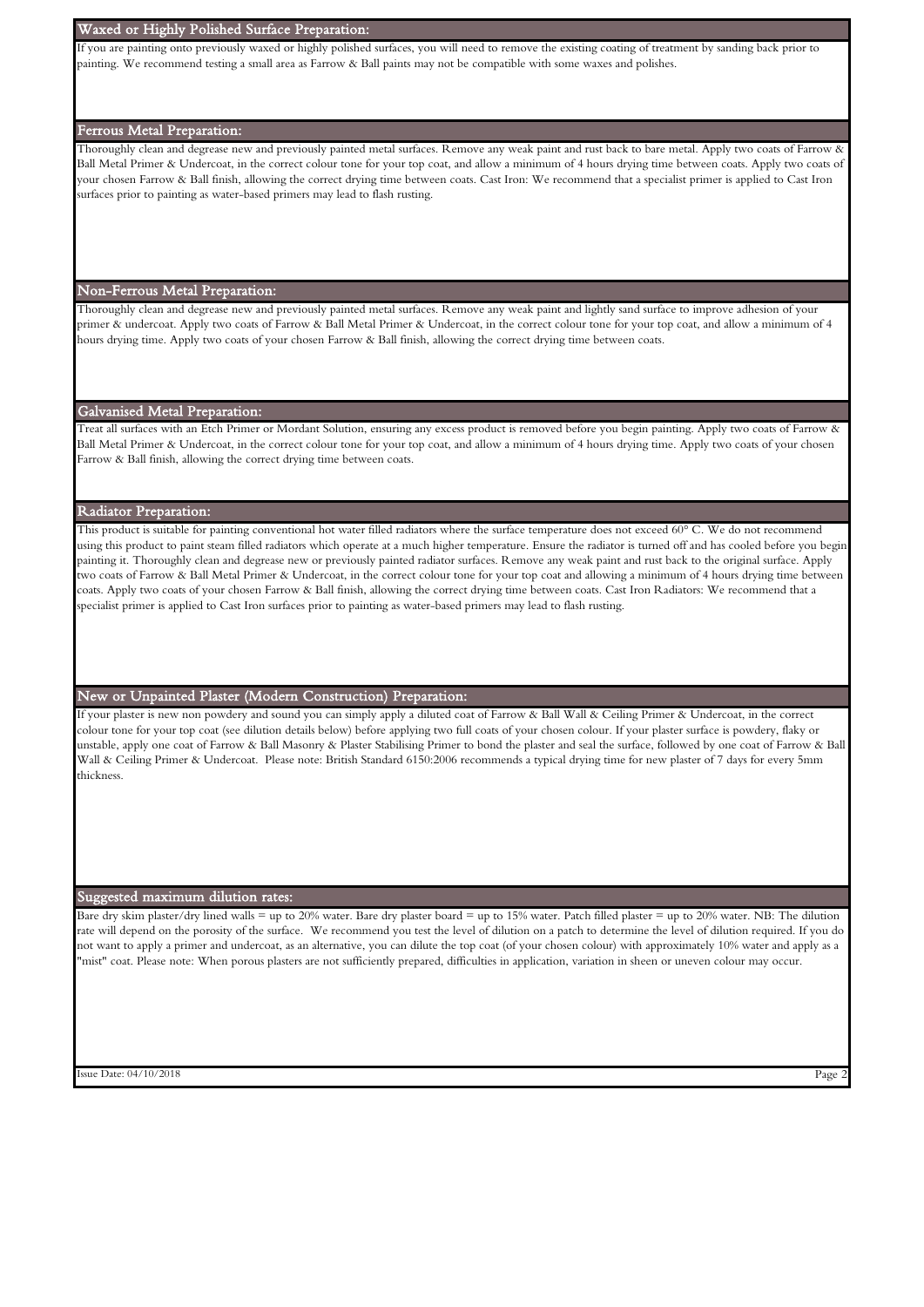#### Previously Painted Walls Preparation:

If the wall you are intending to paint is of even porosity and you are not making a significant colour change, you can simply apply two coats of your chosen colour directly to the wall (allowing the correct drying time between coats). If the wall is uneven or highly porous then apply a diluted coat of your chosen colour (dilute with approximately 10% of water and apply as a 'mist' coat). Then simply apply two full (undiluted) coats in your chosen colour, allowing the correct drying time between coats. If you are making a significant colour change apply one coat of Farrow & Ball Wall & Ceiling Primer & Undercoat, in the correct colour tone for your top coat (and allowing a minimum of 4 hours drying time between coats). Then follow with two coats of your chosen colour to promote adhesion and full colour depth. If you are painting onto a glossy or oil based surfaces, sand the surface down, then clean thoroughly with a detergent. Apply one coat of Farrow & Ball Wall & Ceiling Primer & Undercoat, in the correct colour tone for your top coat (and allowing a minimum of 4 hours drying time between coats). Then follow with two coats of your chosen colour to promote adhesion and full colour depth.

# Painting Lining Wallpaper:

For unpainted Lining Paper apply one coat of diluted Farrow & Ball Wall & Ceiling Primer & Undercoat (maximum 15% water), in the correct colour tone for your top coat (see dilution details below) before applying two full coats of your chosen colour. NB: The dilution rate will depend on the porosity of the surface. We recommend you test the level of dilution on a patch to determine the level of dilution required. If you do not want to apply a primer and undercoat, as an alternative, you can dilute the top coat with approximately 10% water and apply as a "mist" coat. Please note: When porous papers are not sufficiently prepared, difficulties in application, variation in sheen or uneven colour may occur.

#### Using Interior Caulks & Sealants

Where small gaps and cracks require filling or sealing, best results are achieved with an acrylic based decorators' caulk which is a water-based, flexible filler. Use the minimum of caulk necessary as a smaller bead will dry quicker and will be less prone to cracking. Follow the manufacturer's application instructions and drying times (typically 2 – 3 hours) before applying your chosen Farrow & Ball finish. Estate Eggshell, Full Gloss and Dead Flat – 2 coats may be applied directly (allowing a minimum of 4 hours drying time between coats). Estate Emulsion and Modern Emulsion – Apply an undiluted coat of Wall & Ceiling Primer & Undercoat in the correct colour tone for your top coat (allowing a minimum of 4 hours drying time between coats) followed by 2 coats of your chosen top coat (once again allowing a minimum of 4 hours drying time between coats).

### Painting Over Interior Wall Fillers

For best results always use a filler which has the same porosity and density as the surface which is being repaired. Fillers which have a different porosity or density may lead to visible differences in colour or tone. Follow the filler manufacturer's application instructions and drying times then apply a diluted coat (20 – 25%) of Farrow & Ball Wall & Ceiling Primer & Undercoat in the correct colour tone for your top coat (and allowing a minimum of 4 hours drying time between coats). Then follow with two coats of your chosen colour to promote adhesion and full colour depth.

Simulate: 04/10/2018 Page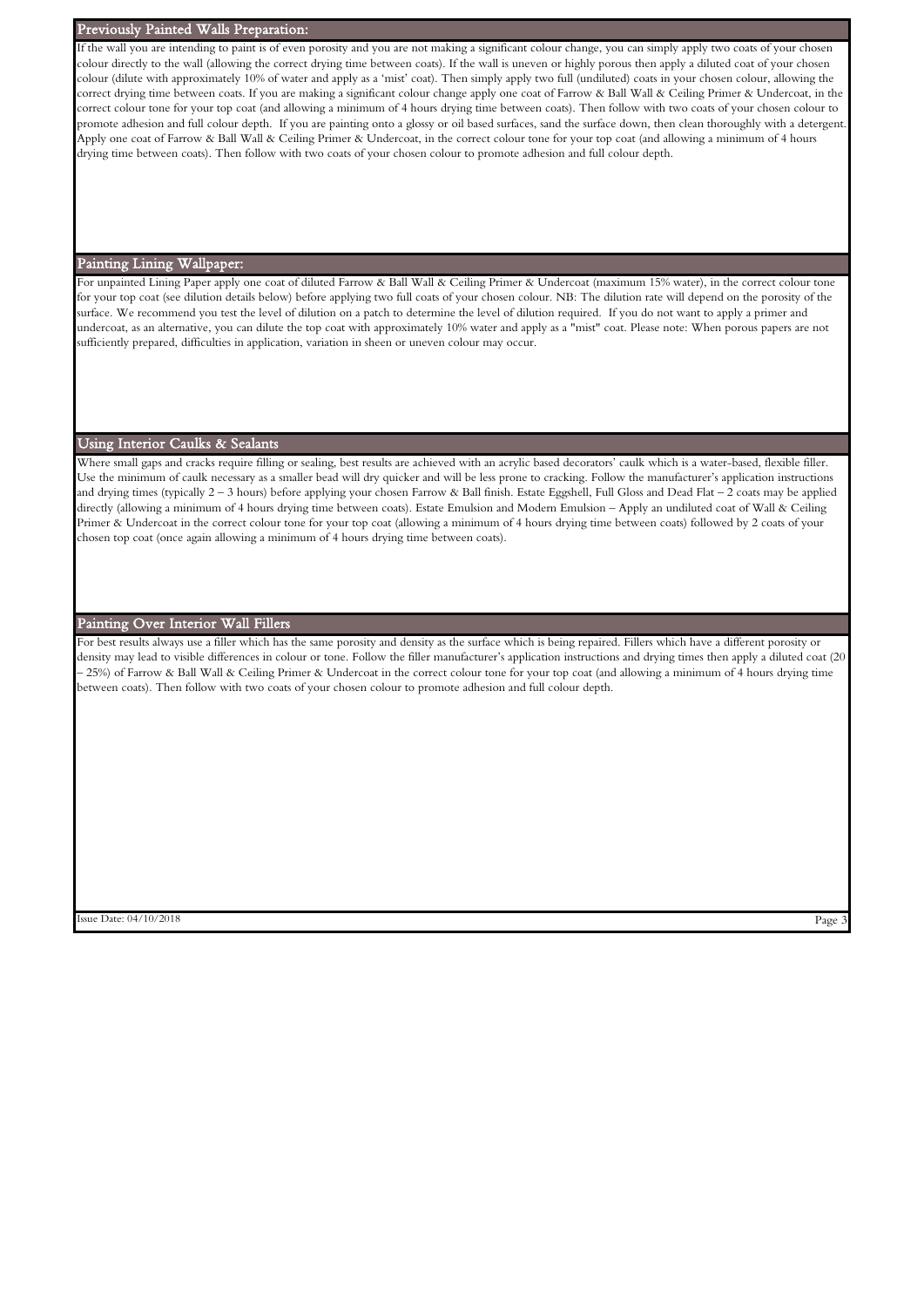#### How to Apply Paint to Trim by Brush:

Stir thoroughly before use. By 'trim' we mean: skirting boards, picture rails, dado rails, doors, door frames and architraves, interior window sills and window frames (providing they aren't plastic). Farrow & Ball paints are water borne, and unlike solvent borne paints, water borne paint is more resistant to sagging and you will achieve the best finish by painting a thicker coat. For best results use a quality fine-tipped synthetic bristled paint brush (e.g. Farrow & Ball Paint Brush). Load the brush well and apply a generous first coat. Brushing first in a vertical direction then in a horizontal direction until an even coating has been applied. Finish by 'laying off' the paint in one direction using light pressure, with the brush held at an angle of approximately 30°. Do not "overwork" the paint or attempt to brush it out in thin even coats as you would a traditional solvent borne paint as this may create excess brush marks. Allow to dry completely (for a minimum of 4 hours) before applying a second coat following the same technique as before.

#### How to Apply Paint to Trim by Roller:

Stir thoroughly before use. By 'trim' we mean: skirting boards, picture rails, dado rails, doors, door frames and architraves, interior window sills and window frames (providing they aren't plastic). This paint finish can also be applied using a Medium Pile Woven Polyester Roller. This will provide a good finish with minimal stippling and is a quick method of application. However, where an optimum finish is required, we would recommend brush application using a Farrow & Ball fine-tipped, synthetic bristled brush.

#### How to Apply Paint to Walls by Brush:

Stir thoroughly before use. Ensure all surfaces are sound, clean, dry and free from dirt, grease and other contamination. Please note that flaking or peeling may occur if you paint over weak paint layers - to avoid this sand back any previous weak paint layers before you start painting. Where required apply Farrow & Ball Wall & Ceiling Primer & Undercoat to improve paint adhesion and promote depth of colour. Using a fine-tipped synthetic bristled brush, apply the paint in a vertical direction then spread the paint out evenly in a horizontal direction. On application of the final coat lay off the paint in a single direction to ensure that any brush marks and brush patterning effects (sometimes visible in certain lighting conditions) are minimised.

# How to Apply Paint to Walls by Roller:

Stir thoroughly before use. Roller application - Using a medium pile woven polyester roller, apply the paint in diagonal strokes to create either an 'M', 'W' 'V' shape. Fill in and over the shape you have just painted to spread the paint evenly. Repeat this process, working in small sections. Always work from dry to wet areas, maintaining a wet edge to minimise roller marks. On application of the final coat lay off the paint in a single direction to ensure that any roller patterning effects (sometimes visible in certain lighting conditions) are minimised.

#### Spray Setting

Airless Spraying – Good results can be achieved by the set up of either 15 thou (381μm) 65° angle tip or 18 thou (457μm) 65° angle tip using a pressure of 2700 psi (186 bar). Refer to separate spraying advice sheet for further details. HVLP Spraying – Depending on the apparatus used, the paint may need to be diluted with water by up to 30%. Experiment with air control valve, material flow adjustment, fan size and spray pattern settings on a piece of cardboard or an inconspicuous area until a satisfactory finish is achieved. Apply several thin coats, allowing each coat to dry fully before applying the next one.

#### Advice for Repairing Damage and Touching In:

If your paintwork becomes damaged or marked you may need to repaint. To achieve the best results we recommend applying a single coat of paint over the entire wall or walls that have the damage, using the same batch of paint you originally carried the work out with. This best practice will avoid any noticeable variation in colour or finish. If you do chose to touch-in to repair damage, the following recommendations will help you achieve the optimum finish. 1. Always aim to use the same batch of paint. If you use a different batch, although we control colour to tight specifications, you may observe slight colour and sheen variations. If you are unable to use the same batch of paint we recommend that you apply a single coat of a different paint batch to an entire wall as any slight variations will be much less noticeable when observing from wall to wall.

2. Always use the same preparation techniques when you make any repairs as you used when you originally painted the wall. It may not always be possible to achieve a perfectly consistent finish – if for example you have used filler which has a different texture and absorbency to the rest of the wall, this may cause a slightly patchy finish.

3. Always use the same application tool and method as when you originally painted this wall. Ensure that the edges of the touched in paint are blended in "feathered" to make the transition between old and new paint areas less noticeable.

4. Over time the colour of the paint, whether on the wall or in the tin, may slightly alter. Therefore the newer the paintwork is, the better the finish you will achieve by touching-in.

Please note that when touching in the darker the colour and higher the sheen the more difficult it will be to achieve a uniform finish compared to lighter coloured, lower sheen paints.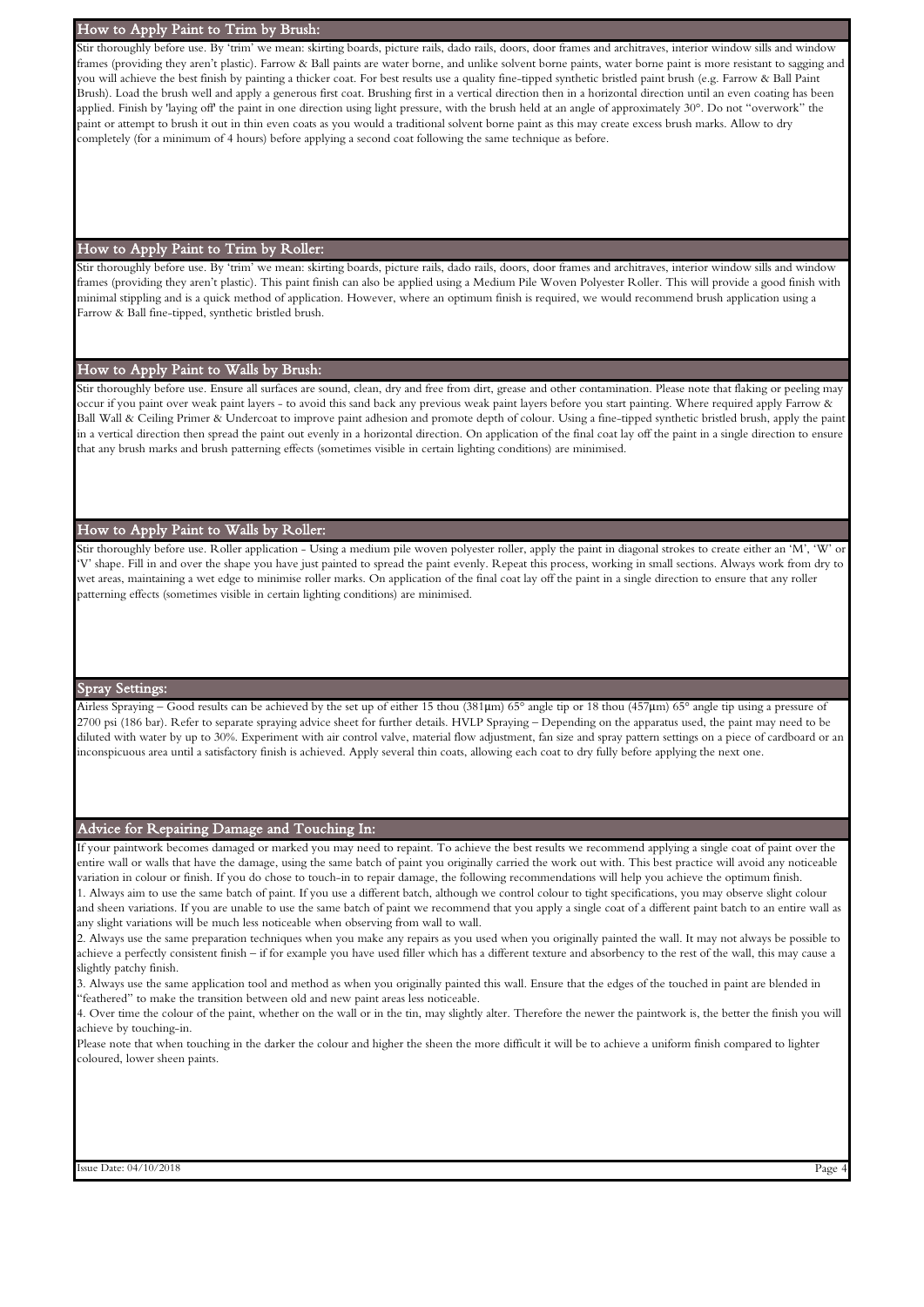#### Picture Framing:

As Dead Flat has a very matt finish, care should be taken when painting darker shades of colour. Always keep a wet edge while painting as losing the wet edge during application can lead to a common decorating problem known as "Flashing" (a halo effect where two edges of paint meet).

#### Other Product Applications:

If you wish to use Farrow & Ball products for any applications which are not featured here, please contact Customer Services for advice on +44 (0) 1202 876141 or email customer.services@farrow-ball.com. Please note that calls may be recorded for training purposes.

# Typical Recoat Time: Curing Time: Recoat after 4 hours Please note that some darker paint colours will take up to 14 days to achieve full hardness, strength and durability. Recommended Number of Coats: Coverage Rate (m2/l per coat): Drying Time: Up to 12 Dry in 2 hours. Application Information: Do not paint in temperatures below 10°C or in excessive heat above 30°C. Sheen Level:

\*Darker/stronger colours may require additional coats. Please note: The drying and Recoat times provided are based on applying paint in normal conditions drying times may be longer in cooler and/or higher humidity environments. Darker colours may take longer to dry. Allow a minimum of 14 days before applying over solvent based coatings.

2%

| $\Gamma$ ensity:                  |  |
|-----------------------------------|--|
| $\sqrt{2}$<br>g/cc<br>$1.2 - 1.4$ |  |

Water Absorption according to DIN EN 1062-3 (w24 [kg/m2√24h]):

2\*

0.13 (Class II, limit >0.1 <0.5). This is the volume of water absorbed into a 1m2 area through the paint surface within a 24 hour period. The lower the w24 value, the more waterproof the paint film. Paint water absorption is class rated, from Class I to Class III. Class II in this instance denotes a medium waterproof rating.

# Colour Accuracy:

Check for colour accuracy prior to use as Farrow & Ball will not be liable for decorating costs caused as a result of an incorrect colour being applied. When more than one tin of the same colour is to be used ensure that batch numbers are identical or intermix before use. Stir thoroughly before use.

#### Water Contact:

To extend the service life of this finish, standing surface water should not be allowed to pool on horizontal surfaces.

# Cleaning:

Dead Flat is not washable or wipeable. Please note that very matt finish of this paint will mean that some colours will become marked or scuffed when washed. For areas of high wear consider using Farrow & Ball Modern Emulsion.

#### Clean Up:

Clean brushes / rollers with warm soapy water.

#### Storage Advice:

This product is water based and must be protected from frost and extreme temperatures. Use within 6 months of purchase. We accept no responsibility for the deterioration of contents or packaging after this date.

#### Environmental & Disposal Advice:

Do not empty into drains or watercourses. Dispose of contents/container to waste disposal site in accordance with local/national regulations. Contact the local Environmental Department for disposal instructions. Metal containers may be recycled.

#### VOC Content Information:

EU limit value for this product (cat. A/[d]): 130g/l (2010). This product contains max 6g/l VOC.

#### Formulation:

A water based paint made using a traditional alkyd binder.

Issue Date: 04/10/2018 Page